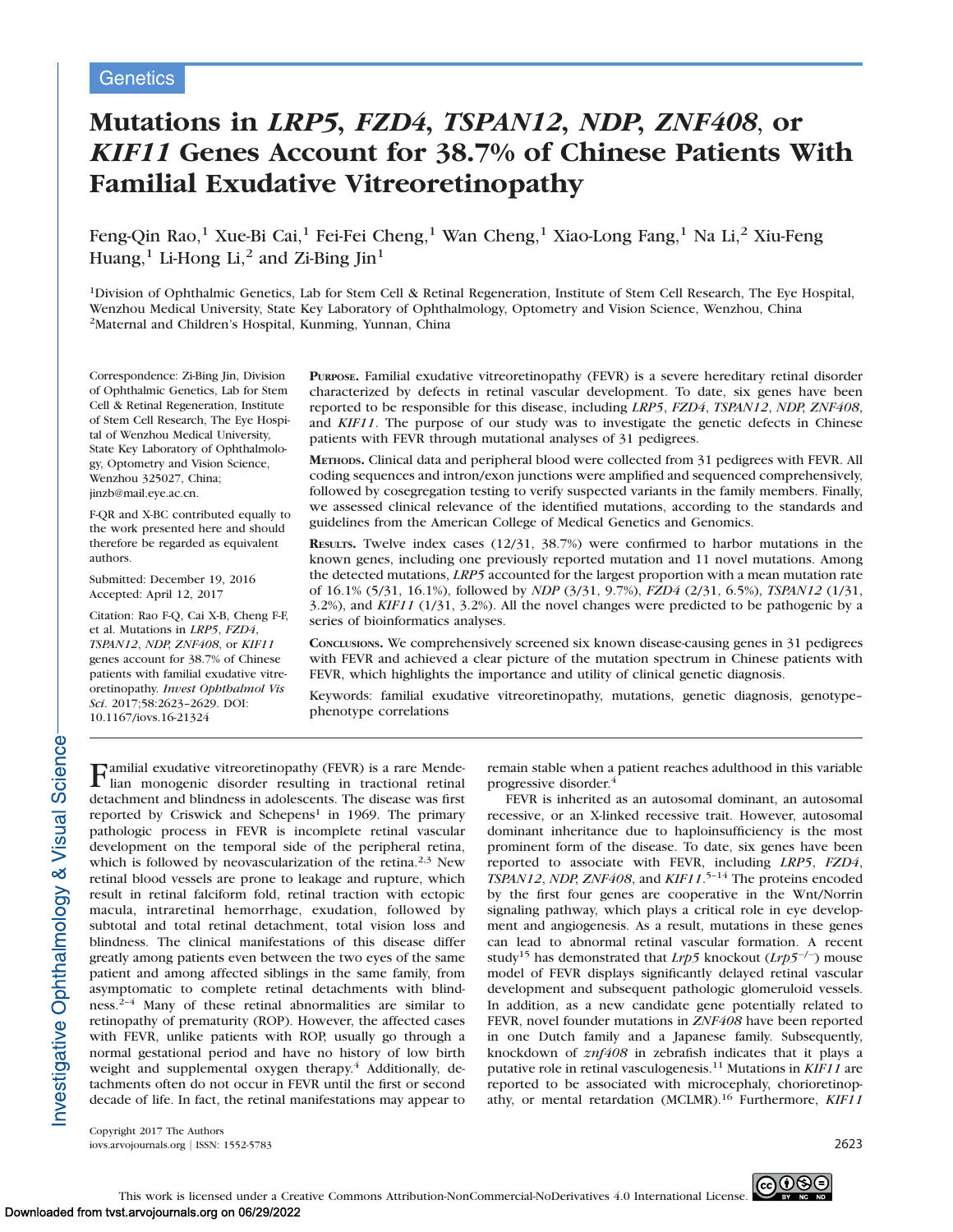mutations have been recently identified in affected individuals with FEVR by Robitaille et al.<sup>12</sup> Besides, there is a phenotypic overlap between the two diseases caused by KIF11 mutations. Other recent studies<sup>13,14</sup> have also reported novel KIF11 mutations in FEVR patients.

Despite the individual identifications of the causal genes in previously reported cases, few studies have attempted to screen for the whole panel of causative genes in a defined cohort.14,17,18 Additionally, genotype–phenotype correlation in FEVR has rarely been studied.<sup>14,19,20</sup> Thus, the present study was carried out to fill in the knowledge gap by exploring the mutation spectrum and genotype–phenotype correlation in 31 pedigrees of Chinese FEVR patients.

# **METHODS**

#### Clinical Examinations

This study was carried out in accordance with the Declaration of Helsinki. Written informed consent was obtained from each patient, following the ethical approval from The Eye Hospital of Wenzhou Medical University and Kunming Maternal and Children's Hospital. We recruited 31 pedigrees with FEVR and 200 healthy controls. All individuals are native Chinese, of fullterm birth and normal birth weight. Full ophthalmic examinations were conducted, including visual acuity measurement, slit-lamp examination, detailed fundus photography, and fundus fluorescein angiography (FFA). Each proband and his/ her available family members were assessed by a panel of retinal specialists. The disease severities were further classified and assessed in accordance with the staging system reported by Pendergast et al.<sup>4</sup>

#### Comprehensive Mutational Screening

Peripheral blood samples were collected from the 31 pedigrees and preserved in -80°C before use. Genomic DNAs were extracted by using a whole blood DNA extraction kit (Simgen, Hangzhou, China) according to standard protocols. Polymerase chain reactions were performed by using specific primers targeting all open reading frames and the flanking intronic sequences for direct sequencing on genetic sequencer. After the initial denaturation step at 95°C for 5 minutes, the samples were subjected to 35 cycles of amplification at  $95^{\circ}$ C for 30 seconds,  $60^{\circ}$ C for 30 seconds, and  $72^{\circ}$ C for 45 seconds. A final elongation step was performed at  $72^{\circ}$ C for 5 minutes.

#### Pathogenicity Evaluation

To evaluate the pathogenicity of the identified mutations, we explored 1000 Genome database  $(1000G)$ ,<sup>21</sup> Exome Aggregation Consortium  $(ExAC)$ ,  $2^{2,23}$  and in-house data from previous studies. Potential deleteriousness was evaluated from the standards and guidelines of the American College of Medical Genetics and Genomics  $(ACMG)^{24}$  and variant bioinformatics tools including SIFT, MutationTaster, Polyphen2 HDIV, Polyphen2 HVAR, Mutation Assessor, PhD-SNP, SNPs&GO, LR, PROVEAN, and RadialSVM. Detailed functional predictive scores were calculated by using Min-Max normalization.

# Multiple Sequence Alignment

Amino acid sequences were obtained from National Center for Biotechnology Information (http://www.ncbi.nlm.nih.gov/ protein; in the public domain), and multiple protein alignments were produced with the ClustalW2 (http://www.ebi.ac.uk/ clustalw2/; in the public domain).<sup>25</sup> Sequence logos were generated on account of WebLogo3 (http://weblogo.

threeplusone.com/; in the public domain). $26$  The following sequences were used: NP\_000257.1 (Homo sapiens, NDP), XP\_016799622.1 (Pan troglodytes, NDP), NP\_001102284.1 (Rattus norvegicus, NDP), NP\_035013.1 (Mus musculus, NDP), XP\_004283455.1 (Orcinus orca, NDP), NP\_001265016.1 (Gallus gallus, NDP), and XP\_009303083.1 (Danio rerio, NDP).

## **RESULTS**

# Clinical Manifestations

In this study, we recruited 31 pedigrees clinically diagnosed with FEVR. Among the probands, 13 were females and 18 were males. Among those, no one had a history of low birth weight or premature birth. Before being diagnosed with FEVR, most probands were found to exhibit other ocular abnormalities, such as strabismus, nystagmus, leukocoria, and the inability to follow moving objects. Fundus photography revealed typical falciform retinal folds and temporal dragging of optic disc and retinal detachment. FFA exhibited incomplete vascularization of the peripheral retina, such as a peripheral avascular zone, especially in patients with unnoticed mild phenotypes. Additionally, a 2 year-old proband (F28, II: 2) was found to have microcephalus, whose head circumference was only 44 cm, 2 standard deviations (SDs) below the mean. The clinical classification for each family is shown in Supplementary Table S1.

## Mutations in the FEVR Cohort

We considered a variation as ''pathogenic'' by the following standards: (1) excluding variants identified in 1000G, ExAC, database of SNP (dbSNP), and 200 normal individuals; (2) excluding variants predicted to be benign by the standards and guidelines from ACMG and 11 bioinformatics tools; and (3) excluding incompatible variants by cosegregation testing. Ultimately, we identified 11 novel mutations and 1 reported mutation in 12 unrelated FEVR families (Fig. 1; Table; Supplementary Fig. S1). Furthermore, we also observed that some affected individuals harbored multiple variants in LRP5 and TSPAN12. However, all these variants were considered as polymorphisms (Supplementary Fig. S2).

In family 15, the index case (F15: III: 3) harbored a nonsense mutation (c.345T>G, p.Y115\*) in TSPAN12, which was a newly identified mutation. In family 9, a nonsense mutation (c.1384C>T, p.R462\*) was discovered in *LRP5*. Deletions and insertions were uncovered in family 11 (LRP5, c.2817\_2827+1del12bp, p.N940fs), family 21 (NDP, c.52\_53ins32bp, p.S29fs), family 20 (FZD4, c.1282\_1285del-GACA, p.D428fs), family 23 (FZD4, c.227delA, p.E76fs), and family 28 (KIF11, c.1830\_1833delACAA, p.E610fs). Each of them was predicted to cause a frameshift mutation and a prematurely truncated protein. Of the five missense mutations, three occurred in LRP5 gene (c.4205G>A, p.G1402D; c.2237G>C, p.R746P; c.2618A>T, p.K873M) and two in NDP gene (c.195C>G, p.C65W; c.127C>A, p.H43N) (Fig. 2A). Structural modeling of the NDP protein (Fig. 2B) demonstrated that both C65W and H43N were located in the first antiparallel b-sheet, which was required for receptor binding. Additionally, both mutated amino acids were highly conserved residues from human to zebrafish (Fig. 2C).

In accordance with the guidelines from ACMG, one missense variant was perceived as ''pathogenic'' and four missense variants were predicted to be ''likely pathogenic''. The pathogenicity was further verified by 11 bioinformatics tools (Fig. 3; Supplementary Table S3). Taken together, we identified 12 mutations in different genes in 12 unrelated FEVR families and 11 of them were described for the first time.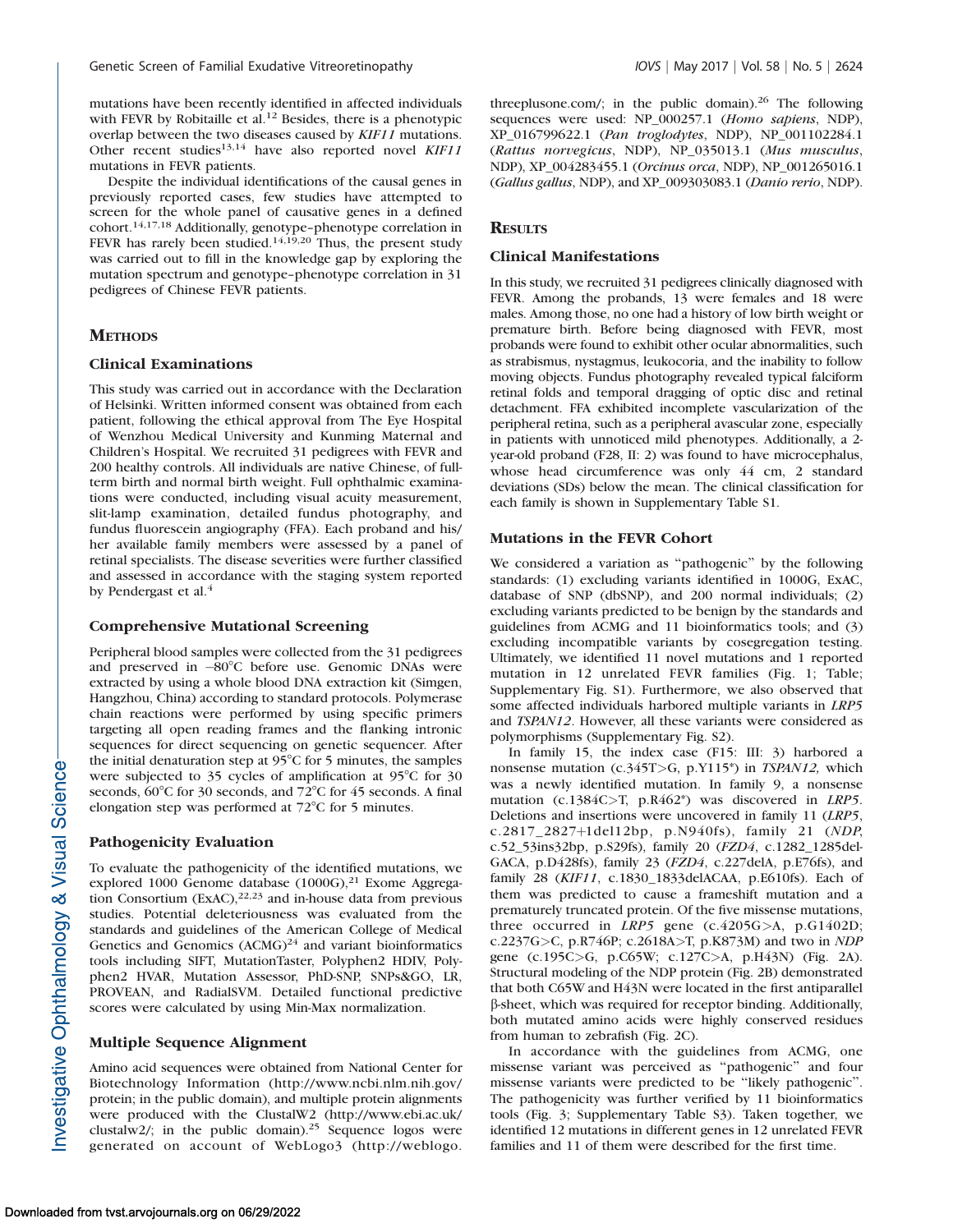

FIGURE 1. Pedigree information. In these pedigrees, the bars over the symbols denote the individuals recruited in the study; filled symbols indicate affected patients with FEVR, the *unfilled symbols* indicate unaffected individuals, and the *dotted symbols* denote carriers. M represents a variant, and  $+$  indicates normal allele.

|  | <b>TABLE.</b> Identified Mutations in Five Genes of Twelve Families With FEVR |  |  |  |  |  |  |  |  |  |  |
|--|-------------------------------------------------------------------------------|--|--|--|--|--|--|--|--|--|--|
|--|-------------------------------------------------------------------------------|--|--|--|--|--|--|--|--|--|--|

| Family          | Gene       | <b>Type</b>     | <b>Mutation</b>                   | 1000G        | <b>ExAC</b>  | Reference    | Cosegregation | ACMG              |
|-----------------|------------|-----------------|-----------------------------------|--------------|--------------|--------------|---------------|-------------------|
| F1              | LRP5       | Missense        | c.4205G $>$ A, p.G1402D           | Novel        | <b>Novel</b> | <b>Novel</b> | Paternal      | Likely pathogenic |
| F3              | LRP5       | Missense        | c.2237G $>$ C, p.R746P            | <b>Novel</b> | <b>Novel</b> | <b>Novel</b> | Maternal      | Likely pathogenic |
| F7              | LRP5       | Missense        | c.2618A>T, p.K873M                | Novel        | <b>Novel</b> | <b>Novel</b> | Maternal      | Likely pathogenic |
| F <sub>9</sub>  | LRP5       | <b>Nonsense</b> | c.1384C>T, p.R462*                | <b>Novel</b> | <b>Novel</b> | Novel        | Paternal      | Pathogenic        |
| F11             | LRP5       | Frameshift      | c.2817_2827+1del12bp, p.N940fs    | Novel        | <b>Novel</b> | <b>Novel</b> | Maternal      | Pathogenic        |
| F18             | <b>NDP</b> | Missense        | c.195C $>$ G, p.C65W              | <b>Novel</b> | <b>Novel</b> | <b>Novel</b> | Maternal      | Likely pathogenic |
| F31             | NDP        | Missense        | c.127C>A, $p.H43N$                | <b>Novel</b> | <b>Novel</b> | <b>Novel</b> | De novo       | Pathogenic        |
| F21             | NDP        | Frameshift      | c.52 $53$ ins $32bp$ , p. $529fs$ | <b>Novel</b> | <b>Novel</b> | Novel        | Maternal      | Pathogenic        |
| F20             | FZD4       | Frameshift      | c.1282 1285delGACA, p.D428fs      | <b>Novel</b> | <b>Novel</b> | Reported     | De novo       | Pathogenic        |
| F23             | FZD4       | Frameshift      | c.227delA, $p.E76fs$              | <b>Novel</b> | <b>Novel</b> | <b>Novel</b> | Maternal      | Pathogenic        |
| F15             | TSPAN12    | Nonsense        | c.345T>G, p.Y115*                 | <b>Novel</b> | <b>Novel</b> | Novel        | Paternal      | Pathogenic        |
| F <sub>28</sub> | KIF11      | Frameshift      | c.1830 1833delACAA, p.E610fs      | Novel        | <b>Novel</b> | <b>Novel</b> | De novo       | Pathogenic        |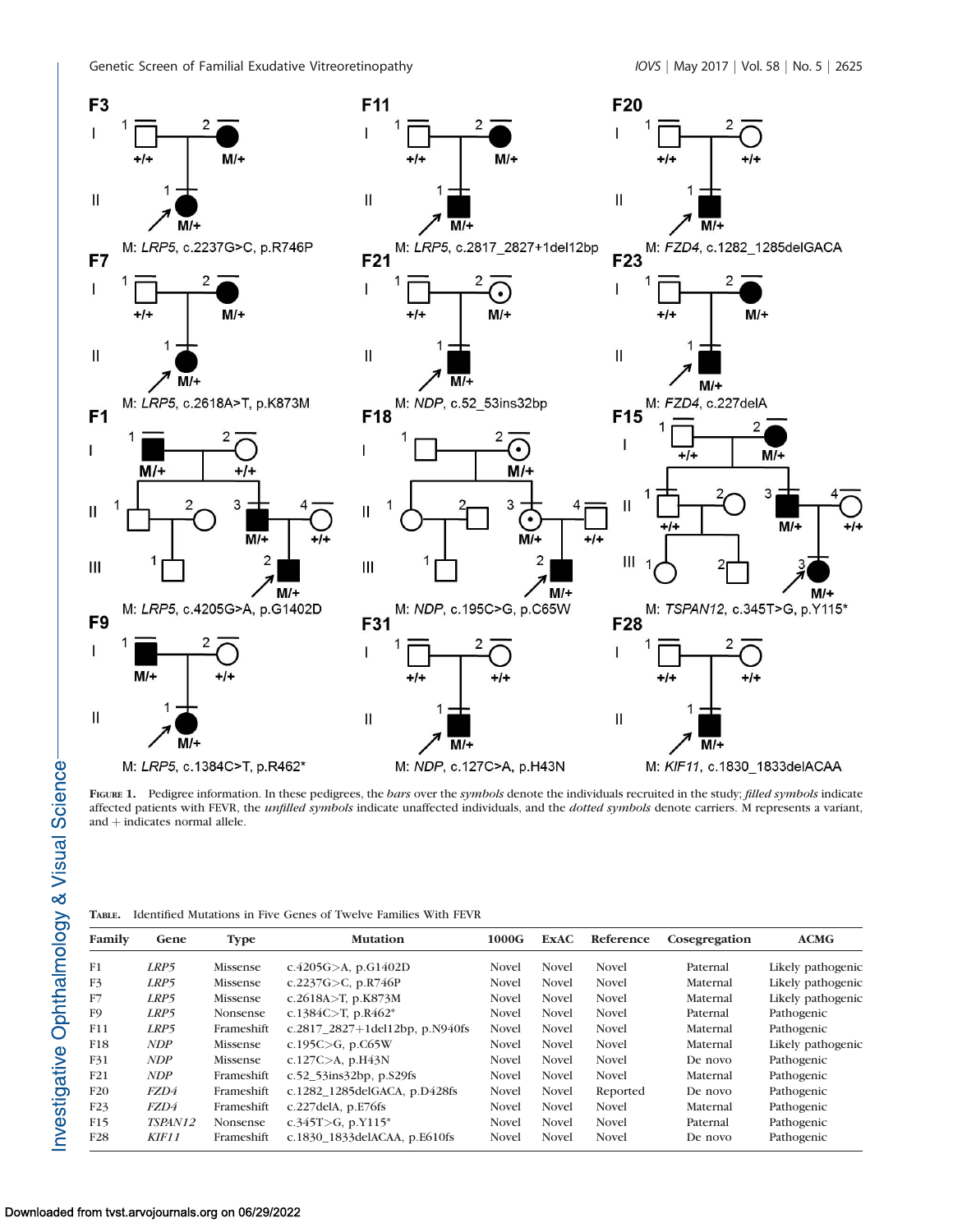

FIGURE 2. Mutational analysis of two novel mutations identified in *NDP* gene. (A) Chromatograms of the missense mutation c.195C>G (p.C65W) and c.127C>A (p.H43N) in the *NDP* gene. (B) Structural 3D modeling of NDP missense changes. Wild-type (a) and mutant residues (b, c) were indicated in red and blue, respectively. (C) Conservative amino acid analysis of NDP polypeptides from human to zebrafish, based on ClustalW2 (a) and WebLogo3 (b). The affected amino acid residues were underlined.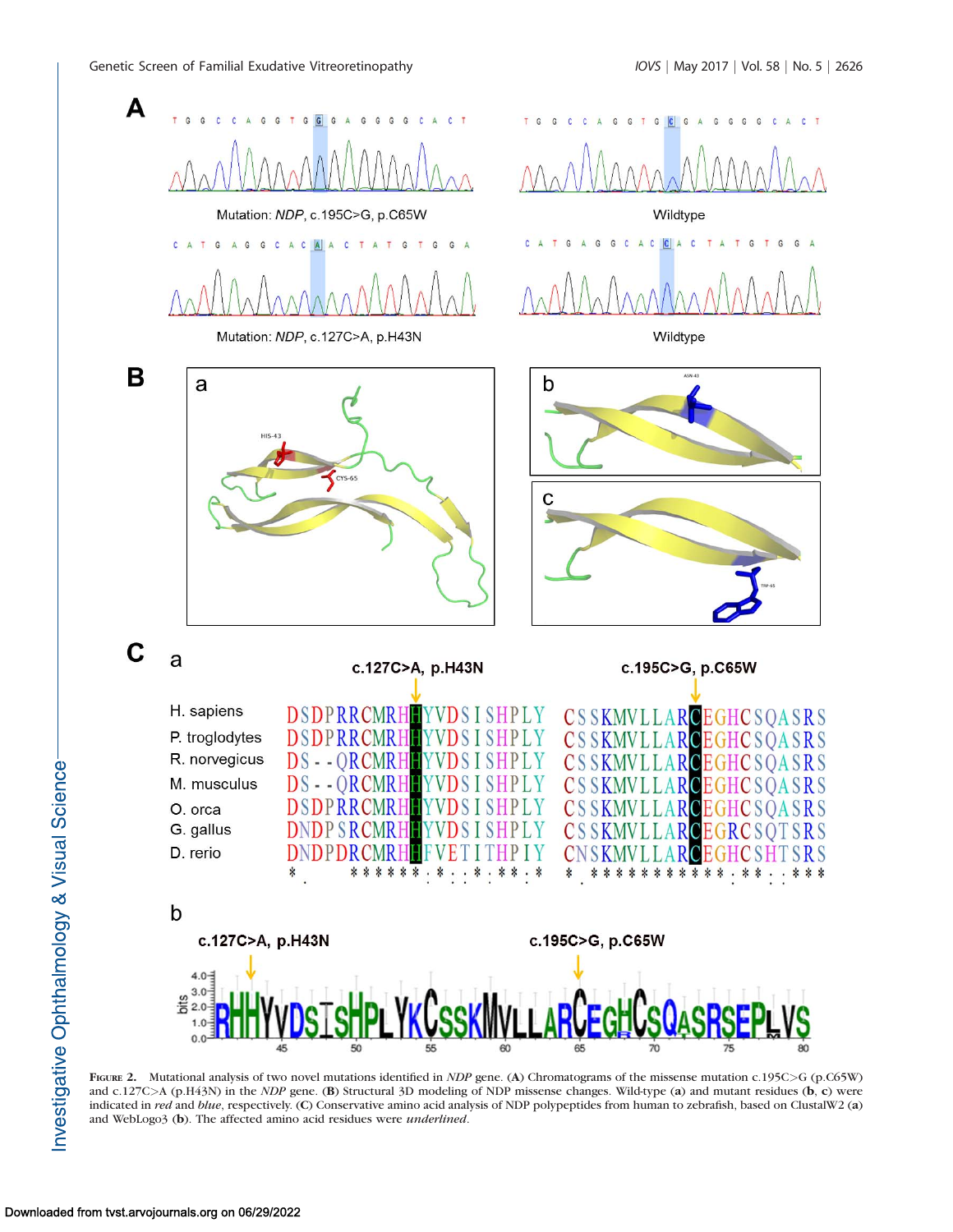

FIGURE 3. Comparative pathogenic analysis of the five missense mutations. The average of detailed functional predictive scores were calculated and shown in the heatmap after Min-Max normalization, based on the standards and guidelines by American College of Medical Genetics and Genomics and a series of bioinformatics tools. Deeper colors indicate higher pathogenicity. The x-axis represented various variants, while the y-axis depicted diverse pathogenic analysis. The variant in the bottom right (LRP5, p.A1330V) was a nonpathogenic polymorphism, which was used as a negative control.



FIGURE 4. Mutation spectrum in Chinese patients with FEVR. (A) The mutation spectrum indicates the proportion of different causal genes observed in the Chinese FEVR cohort. Each *colored box* represents different genes.  $\triangle$  represents "novel" in 1000G;  $\diamond$  represents "novel" in ExAC; ◆ and ★ represent "novel" and "reported" in-house data from previous studies, respectively; and ○ represents "pathogenic" and "likely pathogenic," respectively. In accordance with the guidelines from ACMG. (B) Each colored box represents a mutation type: pink, missense; red, nonsense; blue, frameshift.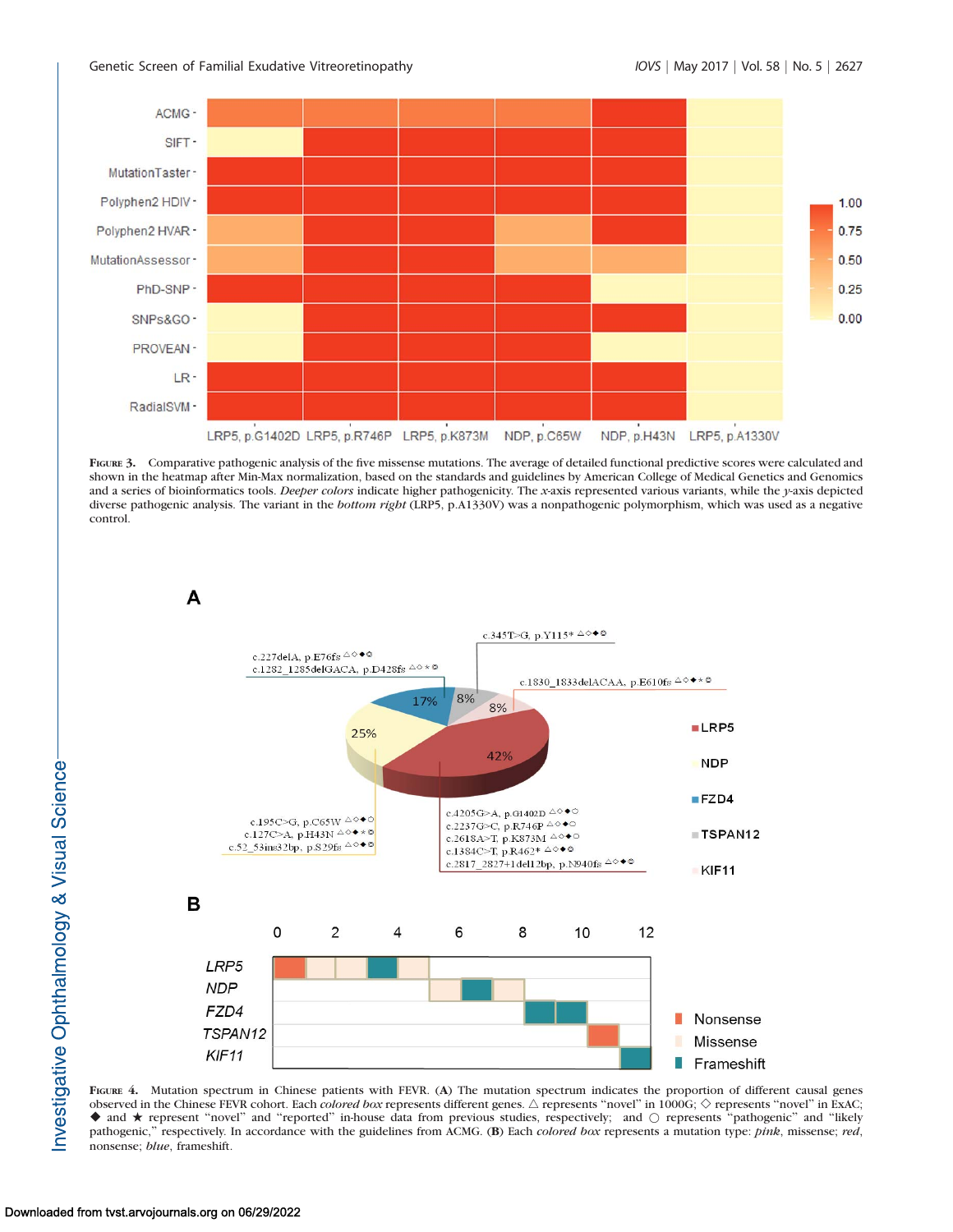

FIGURE 5. Genotype-phenotype correlations. The phenotypic severity of each proband is classified into five stages, which is indicated in boxes of different size. Each colored box represents mutations in different causal genes.

### Mutation Spectrum

In this study, 12 patients (12/31, 38.7%) were successfully identified with genetic mutations. Among them, mutations in LRP5 (5/31, 16.1%) accounted for 42% of patients with defined mutations, indicating that LRP5 was the most frequent gene mutated in Chinese FEVR patients. The second leading mutation was located in NDP, which corresponded to 25% of patients with defined mutations, whereas mutations in FZD4, TSPAN12, and KIF11 accounted for the rest of the 33% of patients (Fig. 4). These results indicated that genetic factors were responsible for  $\sim 61.3\%$  of patients with as yet unknown gene(s) that remain to be identified. Among the six known genes screened in this study, LRP5 and NDP were the predominant genes (67%), while no pathogenic mutations were identified in ZNF408. Through the comprehensive screening, we revealed the mutation spectrum of the six implicated genes in Chinese FEVR patients.

# Genotype–Phenotype Correlations

To investigate the relationship between causative genes and FEVR symptoms, we also recruited other affected individuals (apart from the probands) to carry out genotype–phenotype analyses in the 12 families with disease-causing mutations (Supplementary Table S4). We noticed that the affected individuals harboring the LRP5 mutations showed broader phenotypic spectra that varied from stage 2 to stage 5. However, all patients carrying NDP mutations and truncating mutations were correlated with severe phenotypes (stage 4 or above) (Fig. 5). Our results revealed that patients with history of short-term oxygen therapy also showed more severe phenotypes (stage 4 or above). We, therefore, were tempted to hypothesize that short-term oxygen therapy after birth

might be a major contributor to genetic causality of FEVR. In addition, owing to relatively small sample size, our findings warrant further investigation.

### **DISCUSSION**

FEVR, a clinically heterogeneous disorder causing tractional retinal detachment at a very young age, is characterized by avascularity in the peripheral retina and compensatory retinal neovascularization. To date, six causative genes have been identified as related to FEVR, including low-density-lipoprotein receptor-related protein 5 (LRP5), frizzled-4 (FZD4), tetraspanin-12 (TSPAN12), Norrie disease protein (NDP), zinc finger protein 408 (ZNF408), and kinesin family member 11 (KIF11). Previous studies have shown that approximately 35% to 50% of FEVR patients are genetically diagnosed by screening the six known genes. However, the detailed mutation spectrum of each gene was unknown in Chinese individuals.<sup>14,17,18</sup> In the present study, we comprehensively screened all known genes in 31 pedigrees and uncovered 38.7% of unrelated FEVR patients harboring mutations in these genes. In addition, we, for the first time, revealed the detailed mutation spectrum in Chinese patients with FEVR.

Among the 31 families, 12 index ones were identified with genetic predispositions (38.7%), including five LRP5 mutations (5/31, 16.1%), three NDP mutations (3/31, 9.7%), two FZD4 mutations (2/31, 6.5%), one TSPAN12 mutation (1/31, 3.2%), and one KIF11 mutation (1/31, 3.2%). Except for the NDP mutations, which resulted in X-chromosome–linked FEVR, mutations in the other five genes cosegregated with the disease in an autosomal dominant manner. It should be noted that among the mutations identified in this study, most were described for the first time in this study.